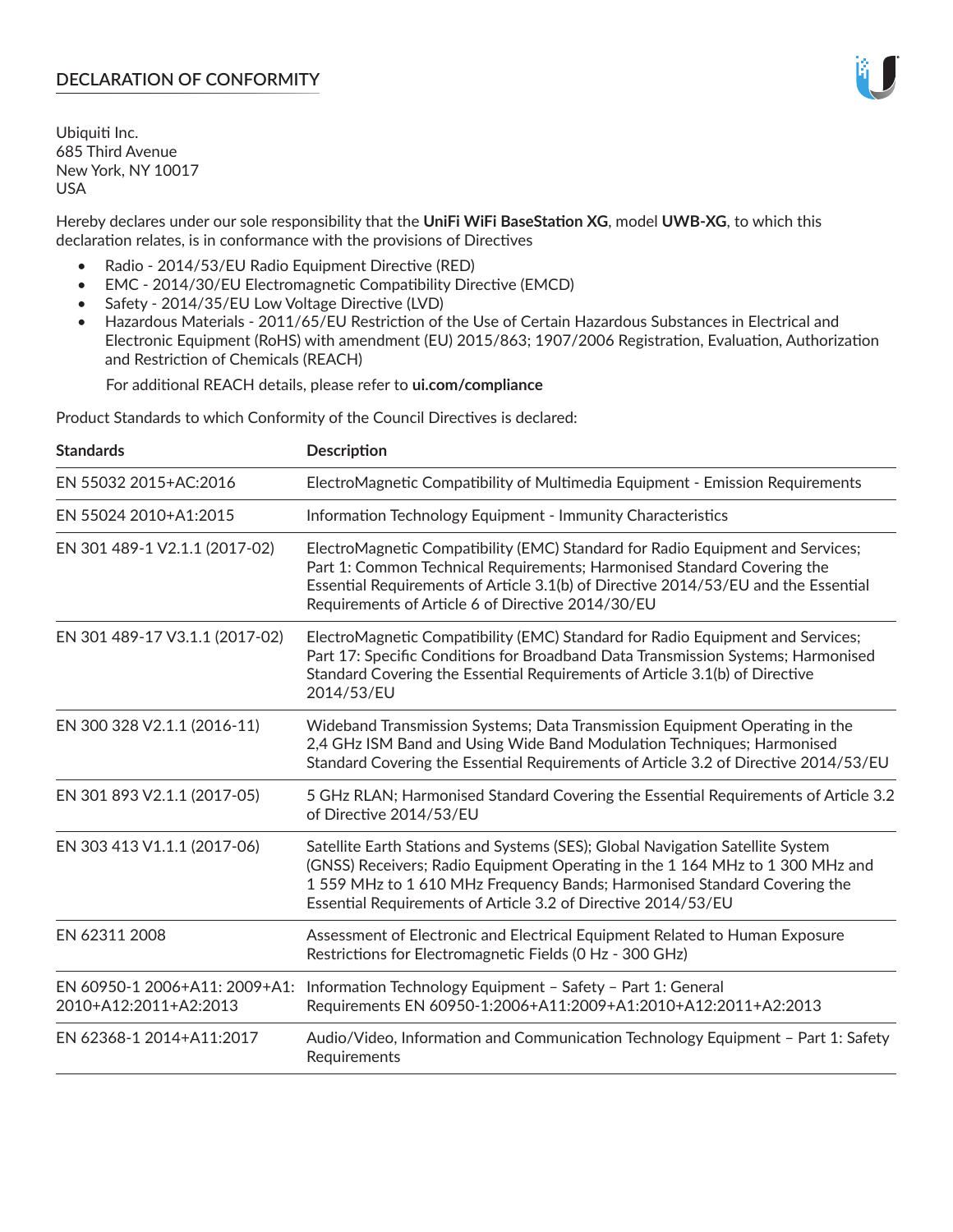CE Marking

 $C \in$ 

 $772$ ak m. Fail

Mark Feil Compliance Manager September 26, 2019

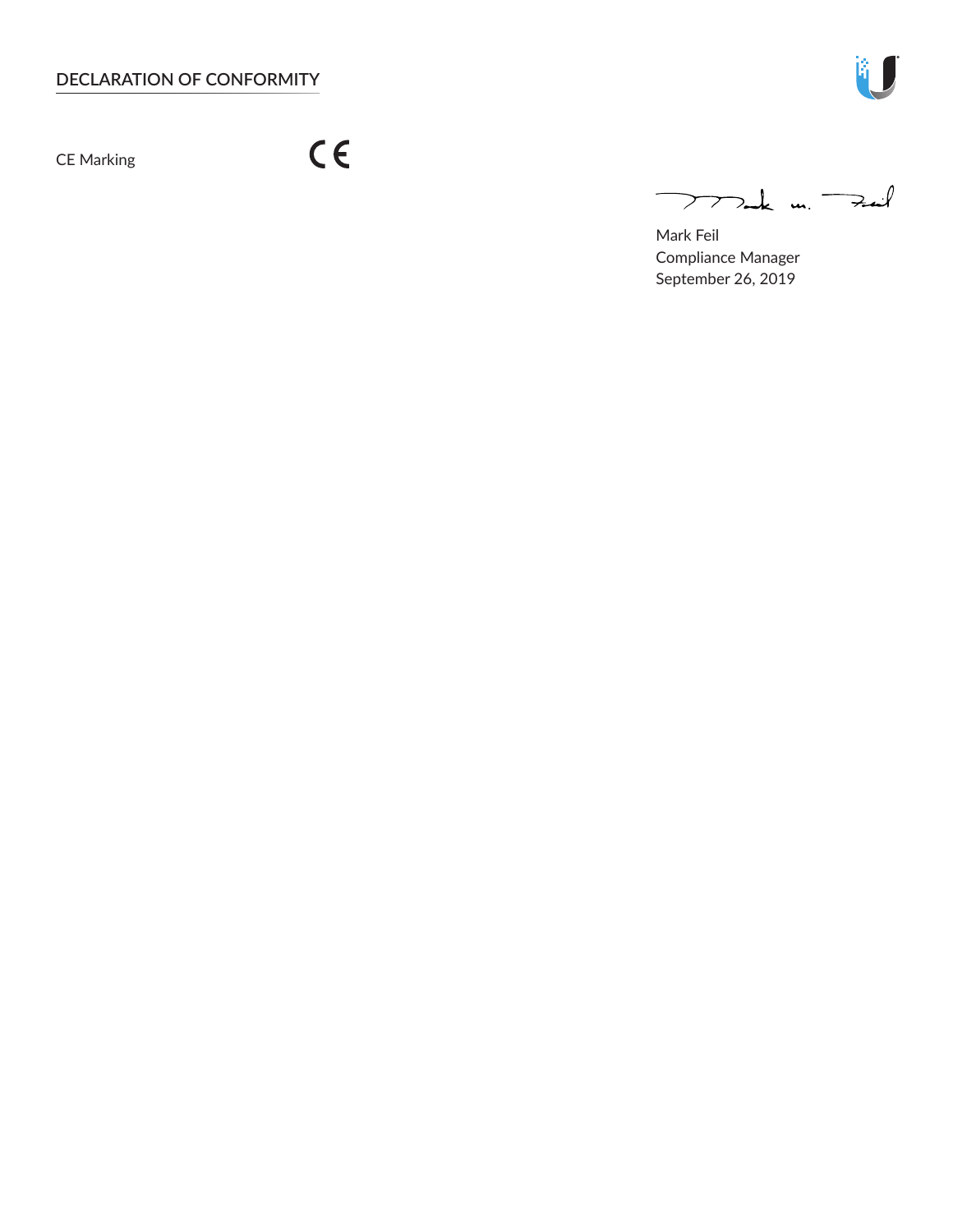# **DECLARATION OF CONFORMITY**



# **български** [Bulgarian]

С настоящото Ubiquiti декларира, че това устройство UWB-XG е в съответствие със съществените изисквания и други приложими разпоредби на Директиви 2014/53/EC, 2014/30/ЕС, 2014/35/ЕС.

## **Hrvatski** [Croatian]

Ubiquiti ovim putem izjavljuje da je ovaj uređaj UWB-XG sukladan osnovnim zahtjevima i ostalim bitnim odredbama Direktiva 2014/53/EU, 2014/30/EU, 2014/35/EU.

# **Čeština** [Czech]

Ubiquiti tímto prohlašuje, že toto UWB-XG zařízení, je ve shodě se základními požadavky a dalšími příslušnými ustanoveními směrnic 2014/53/EU, 2014/30/EU, 2014/35/EU.

# **Dansk** [Danish]

Hermed, Ubiquiti, erklærer at denne UWB-XG enhed, er i overensstemmelse med de væsentlige krav og øvrige relevante krav i direktiver 2014/53/EU, 2014/30/EU, 2014/35/EU.

# **Nederlands** [Dutch]

Hierbij verklaart Ubiquiti, dat deze UWB-XG apparaat, in overeenstemming is met de essentiële eisen en de andere relevante bepalingen van richtlijnen 2014/53/EU, 2014/30/EU, 2014/35/EU.

## **English**

Hereby, Ubiquiti, declares that this UWB-XG device, is in compliance with the essential requirements and other relevant provisions of Directives 2014/53/EU, 2014/30/EU, 2014/35/EU.

# **Eesti keel** [Estonian]

Käesolevaga Ubiquiti kinnitab, et antud UWB-XG seade, on vastavus olulistele nõuetele ja teistele asjakohastele sätetele direktiivide 2014/53/EL, 2014/30/EL, 2014/35/EL.

## **Suomi** [Finnish]

Täten Ubiquiti vakuuttaa, että tämä UWB-XG laite, on yhdenmukainen olennaisten vaatimusten ja muiden sitä koskevien direktiivien 2014/53/EU, 2014/30/EU, 2014/35/EU.

## **Français** [French]

Par la présente Ubiquiti déclare que l'appareil UWB-XG, est conforme aux exigences essentielles et aux autres dispositions pertinentes des directives 2014/53/UE, 2014/30/UE, 2014/35/UE.

## **Deutsch** [German]

Hiermit erklärt Ubiquiti, dass sich dieses UWB-XG Gerät, in Übereinstimmung mit den grundlegenden Anforderungen und den anderen relevanten Vorschriften der Richtlinien 2014/53/EU, 2014/30/EU, 2014/35/EU befindet.

## **Ελληνικά** [Greek]

Δια του παρόντος, Ubiquiti, δηλώνει ότι αυτή η συσκευή UWB-XG, είναι σε συμμόρφωση με τις βασικές απαιτήσεις και τις λοιπές σχετικές διατάξεις των οδηγιών 2014/53/EE, 2014/30/EE, 2014/35/EE.

## **Magyar** [Hungarian]

Ezennel Ubiquiti kijelenti, hogy ez a UWB-XG készülék megfelel az alapvető követelményeknek és más vonatkozó 2014/53/EU, 2014/30/EU, 2014/35/EU irányelvek rendelkezéseit.

## **Íslenska** [Icelandic]

Hér, Ubiquiti, því yfir að þetta UWB-XG tæki er í samræmi við grunnkröfur og önnur viðeigandi ákvæði tilskipana 2014/53/ ESB, 2014/30/ESB, 2014/35/ESB.

## **Italiano** [Italian]

Con la presente, Ubiquiti, dichiara che questo dispositivo UWB-XG, è conforme ai requisiti essenziali ed alle altre disposizioni pertinenti delle direttive 2014/53/UE, 2014/30/UE, 2014/35/UE.